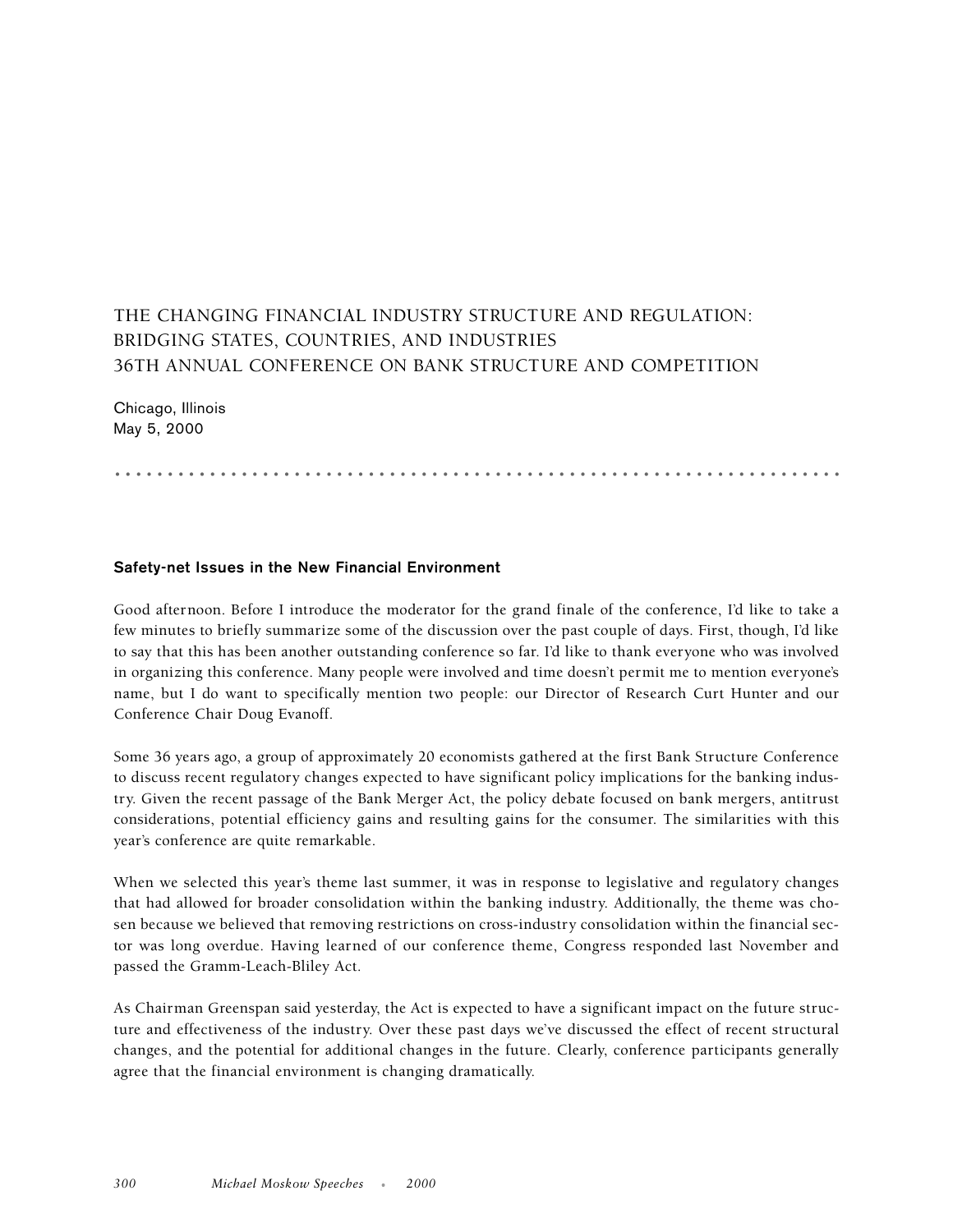Yesterday we heard that environment described as "constant whitewater" with technology acting as the major driving force. This raises a number of challenges for the industry as customer needs change and the distinction between financial service providers disappears. It was argued that a critical competency in this new environment will be market segmentation. It's extremely difficult to be all things to all people; and customers have absolutely no reservations in utilizing multiple service providers. The most successful financial firms of the future, it was argued, will be those that best utilize information technology to carve out well-defined market niches, while maintaining the cornerstone of successful banking: consumer accommodation and privacy.

Another speaker yesterday morning stressed that while the rules of the marketplace are changing somewhat, the fundamental force determining the success of firms will be the same as it has been in the past: management expertise. Firms striving to achieve size as an objective in and of itself, will find that size alone is inadequate. There are no substitutes for good management with a thorough knowledge of the demands of the customer base. However, there were also concerns about the potential abuse of market segmenting of low-income individuals and neighborhoods.

In the current changing environment, funding sources extend well beyond depository institutions. As a result, it was argued, fair lending regulation directed only at depository institutions will lead to a gradual shrinkage in the scope of such regulations, affecting, most importantly, the Community Reinvestment Act. This will lead, it was argued, to decreased competition for servicing lower income groups and a proliferation of predatory mortgage lenders and payday loan stores.

We also heard about new and evolving financial delivery systems. Vice Chairman Ferguson discussed his view of the central bank's role in the market's movement toward electronic payment mechanisms. He emphasized the symbiotic relationship between the private and public sectors. The private sector's role is to innovate and develop new delivery systems. The public sector needs to ensure that there is an appropriate infrastructure for innovation and that any impediments are addressed.

One of the more exciting advances in financial delivery systems involves Internet banking. The potential upside in this area would, on the surface, appear almost unlimited. Yet we've seen relatively few firms succeed in this market. There are also regulatory concerns, and consumer fears, about privacy and security issues. It was argued that addressing these issues would go a long way toward establishing Internet banking as a viable medium.

The conference also focused on the impact of recent and future merger activity and the forces driving it. Yesterday Justice Department staff emphasized that the procedures for evaluating bank mergers will be similar to what has occurred in the past. While cross-industry mergers may involve a somewhat different process, these "product extension" mergers were not seen as potential antitrust problems. Empirical work presented this morning suggested that mergers have a disparate impact on different types of consumer loans. They may lead to scale economies in originating new automobile loans, for example, but greater market power for unsecured personal loans. Since bank services are not affected uniformly by consolidation, public policy must weigh the social gains and losses of this activity.

Much of the discussion regarding consolidation in the past has centered on the motivations for 'buying' banks and the resulting effects of those mergers on costs and profits. This morning we heard evidence regarding the motives for 'selling' a bank. The work showed that bank executives appear to weigh the positive effects of selling their banks on their own stock portfolios. It seems that there is much more to bank